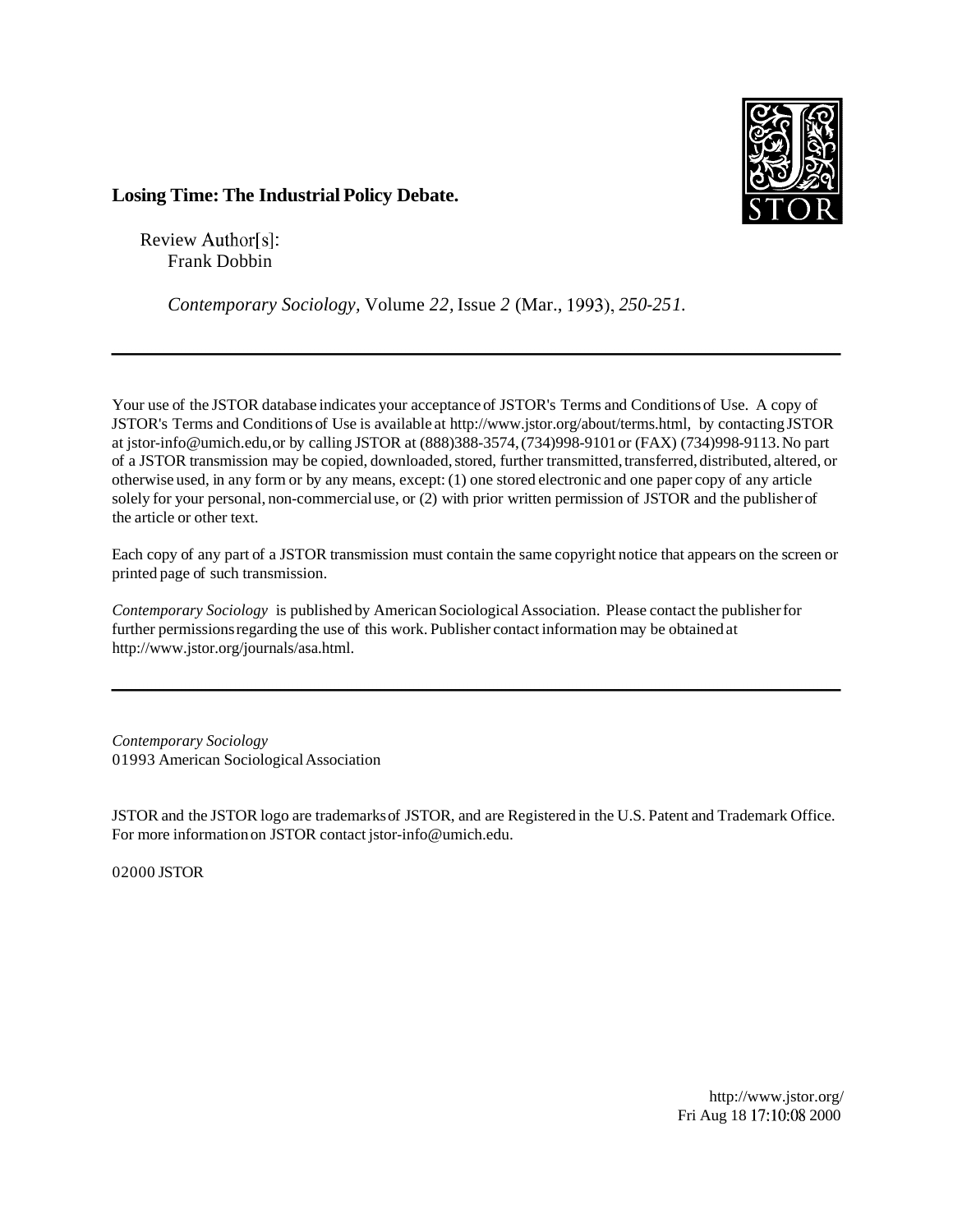based on theory, with a modest dose of the sort of evidence common to financial economics, and are generally persuasive as far as they

go. Much can be made to follow from the proposition that share price effectively tracks a firm's income-producing potential, and a good case can be made for a functionalist explanation of the structure of firms as webs of contracts. But it is far easier to argue that firms that fail to compete are "ground under the heel of history" than that laws or governments are: selection mechanisms and falsifiable propositions are hard to come by. Firms can incorporate in any state they choose (most large ones choose Delaware), and thus states compete for corporate charters, but the sums available from chartering corporations are not large enough to induce much competition, unlike more substantive corporate decisions such as plant locations. Still, by hypothesis managers have incentives to incorporate in states that provide laws that maximize shareholder wealth. Federal law poses a more difficult problem for this line of argument-legislators, regulators, and judges are not selected out for failing to maximize shareholder value, and it is far from clear why federal corporate law should have evolved to its current beneficent state. In addition, as is often the case with functional arguments, it is difficult to find situations that could falsify the authors' basic claims about the efficiency of corporate law. They admit one anomaly themselves: laws that make takeovers more difficult are bad from their perspective (takeovers allow good managers to seize control from bad ones, to the benefit of shareholders), yet at least forty states (including Delaware) have adopted them in the past ten years, largely as a result of lobbying by business. Presumably, in the long run these states will be ground under as wealthmaximizing firms flee to states that allow unlimited takeovers. Given that a large majority of major corporations have provisions to prevent themselves from being taken over, however, a corporate diaspora seems unlikely.

Despite its limitations as social science, *The Economic Structure of Corporate Law*  (particularly the first chapter) provides an elegant and reasonably accessible introduction to the most influential segment of the law and economics school. Mercifully, the authors write like lawyers rather than economists. Given the policy influence of the authors (their arguments are cited in U.S. Supreme Court decisions, and Easterbrook is a U.S. Appeals Court judge), sociologists interested in catching up with the latest thinking on the theory of the firm and its relation to corporate law will find this the best available source.

*Losing Time: The Industrial Policy Debate,*  by **Otis** *L.* **Graham, Jr.** Cambridge: Harvard University Press, 1992. 370 pp. \$29.95 cloth. ISBN: 0-674-53919-2.

**FRANK DOBBIN**  *Princeton University* 

Otis Graham's *Losing Time* is an ode, in three parts, to industrial policy. In the first part, Graham reviews the U.S. "industrial policy" debate of the early 1980s, culminating in Congress's 1984 decision against national industrial planning, which was reinforced by Reagan's landslide second-term victory. Graham points out that nowadays most other countries have industrial policies—state planning for sectoral growth coupled with public incentives for targeted sectors-and argues that the United States failed to adopt one in the 1980s in part because Reagan opposed planning and in part because of the lessons Americans took from history. Graham's special contribution is an analysis of how participants in the debate over industrial policy (IP) used, and misused, history to construct arguments.

The second section reviews the events of the second half of the 1980s and is best summed up by the chapter title "America's Unconscious Industrial Plan." The United States has always pursued an industrial policy, but without a deliberate, coherent plan. The nation's revealed, small-case industrial policy is to be found in a potpourri of inchoate tax, trade, military acquisition, and state and local growth policies. The third section of the book focuses on how the lessons of history have been misused by opponents of IP, and makes a case for reevaluating the current piecemeal industrial policy and developing a coherent growth strategy. In practice, the United States has an industrial policy. Better to admit it and use IP